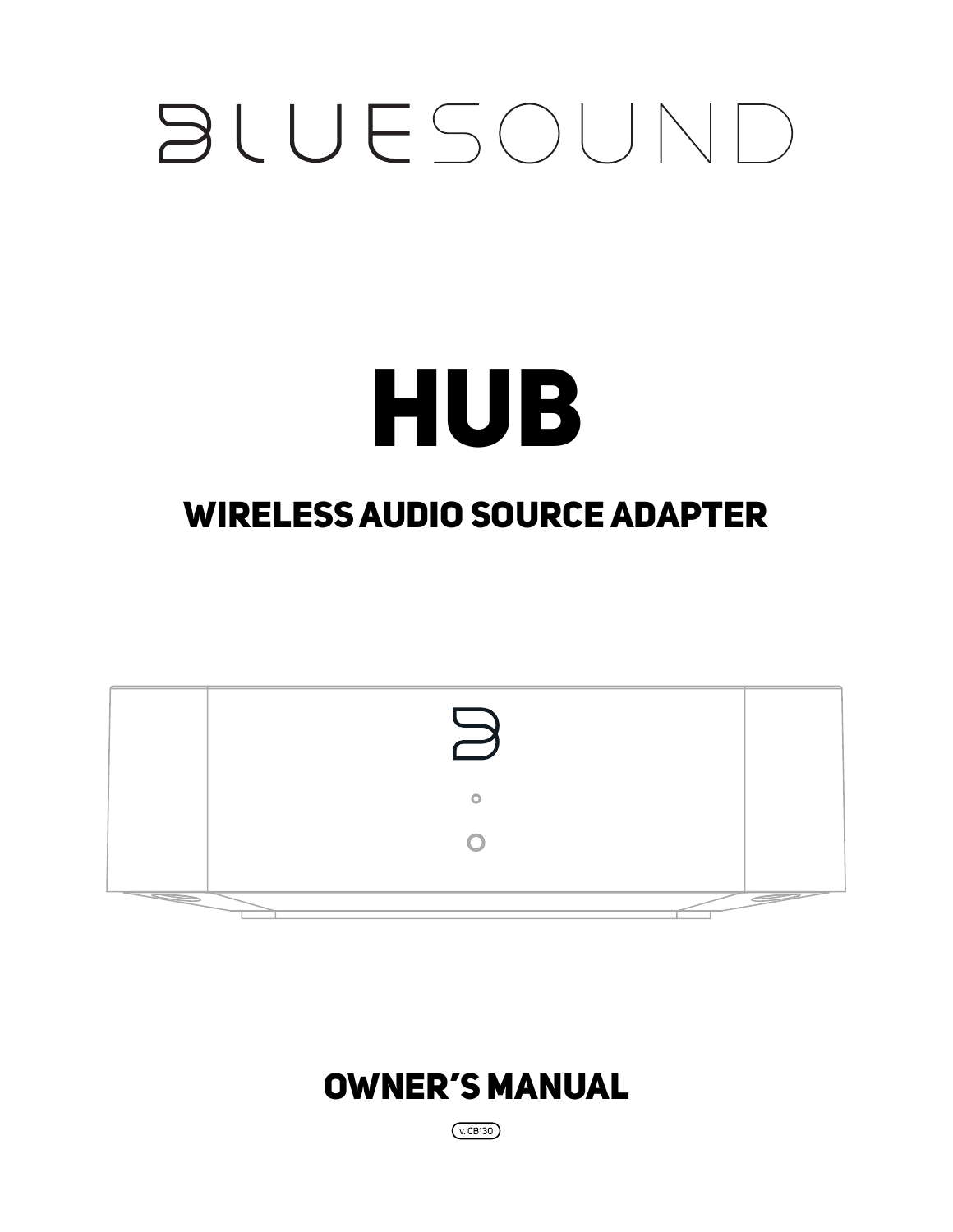## WELCOME TO #LIVINGHIFI

Thank you for purchasing your HUB. It is a versatile network accessory that provides high-quality, multi-room audio access on any Bluesound player, no matter where the original audio source is located. It frees you up to place your Bluesound players where you want to, without the constraints of wiring your audio source directly. Clear the clutter, and conveniently bring the enjoyment of music to everyday life, in any room in your home.

**HI-RES MUSIC. EVERYWHERE.** The HUB turns any wired audio device into a whole-home source and acts a meeting place for your audio sources in the Bluesound ecosystem. Connect your device directly to a HUB and stream it over the network to any other Bluesound player. Use up to four HUBs on a single network to eliminate the need for wires when moving audio around the house, and enjoy your music anywhere.

**STREAM YOUR VINYL.** The HUB unlocks the problem of geography and lets you stream your turntable wirelessly instead. With a moving magnet phono stage input and ground anchor, the HUB functions as a phono pre-amp for Bluesound players. Low noise, wide-band design, using high-quality components, ensures spectacular audio quality.

**BluOS APP CONTROL.** The HUB integrates with BluOS so that other Bluesound (and BluOS) players on the network can see the HUB's sources as their own and control them through the app. Network connectivity is fundamental to the function of the HUB – choose from a high-performance dual-band Wi-Fi connection, or a wired, Gigabit Ethernet connection, for strong, stable network audio performance.

This Owner's Manual will provide you with a more detailed overview of your HUB and its features. It also includes some troubleshooting tips and tricks and networking best practices. The Quick Setup Guide included with your HUB will help you get it on the network and ready to listen to your music.

If you need more help or information please visit support.bluesound.com or send us an email at support@bluesound.com

### **Included Accessories**





Mounting Template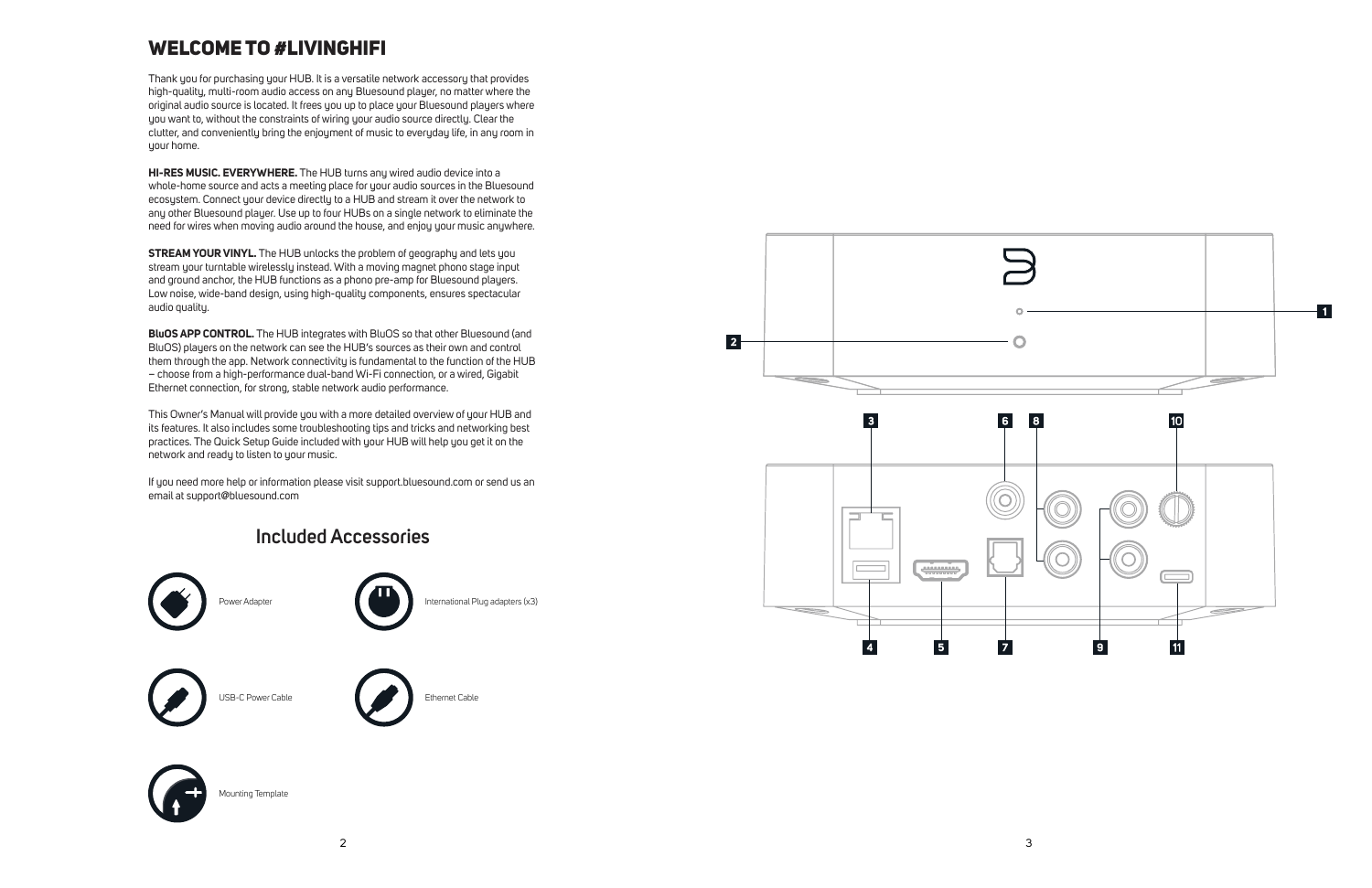**A) STANDBY:** Press and hold the Function button for 5 seconds to place the HUB into Vacation Mode (0.5W Standby). In Vacation Mode, all network activity will cease and the HUB will not appear in the BluOS App. Press the Function button again to restore the HUB to Ready Mode.

**B) UPGRADE MODE:** To manually place the HUB into Upgrade Mode, first disconnect it from electrical power. Wait a moment, then reconnect power. Press and hold the Function button until the LED turns Green and then back to RED, then release. The LED will immediately turn Green and then back to Red. The HUB is now in Upgrade Mode. This is only necessary in specific cases with authorization from a Bluesound support representative.

**C) FACTORY RESET:** more information on Factory Reset is available later in this manual

#### **STATUS INDICATOR** Below is a table of the LED blink codes and their corresponding descriptions. **1**

#### **FUNCTION BUTTON 2**

- **LAN PORT** To setup the HUB using the LAN Port a Wired Ethernet connection is required. Using the Ethernet cable provided, **3** connect one end of the Ethernet cable to the LAN port of your wired Ethernet broadband router and the other end to the POWERNODE's LAN port. The LAN PORT is an optional connection, but for the best network performance an Ethernet connection is recommended.
- **USB (TYPE A)** Use the USB (Type A) port for manual software upgrades. This is only necessary in specific cases with **4** authorization from the Bluesound Support Crew. The USB (Type A) port on the HUB does not support external USB mass storage devices.
- **HDMI eARC** The HDMI eARC input on the HUB is for audio sources only (eARC = Enhanced Audio Return Channel). Using a **5** certified HDMI cable (not provided), connect one end to the eARC input of the HUB and the other end to an ARC-enabled HDMI output on your television or other source. You may be required to enable ARC in your TV settings. Consult you TV user manual for more information. The source will appear as HDMI ARC for the HUB in the BluOS App.
- **COAX IN** Using a coaxial cable (not provided), connect one end to the HUB's COAX IN and the other end to the corresponding **6** coaxial digital output of a compatible audio source, such as a CD or BD/DVD player, digital cable box, digital tuner or other applicable component. The source will appear as Coaxial Input for the HUB in the BluOS App.
- **OPTICAL IN** Using a digital optical cable (not provided), connect one end to the HUB's OPTICAL IN and the other end to the **7** corresponding digital optical output of a compatible audio source, such as a television, CD or BD/DVD player, digital cable box, digital tuner or other applicable component. The source will appear as Optical Input for the HUB in the BluOS App.
- **ANALOG IN** Using a stereo RCA-to-RCA audio cable (not provided), connect one end to the HUB's L-R ANALOG IN and the **8** other end to the corresponding L-R audio output of a line level source, such as a CD player, tuner, or any compatible device. The source will appear as Analog Input for the HUB in the BluOS App.

| LED BLINK CODE                   | <b>DESCRIPTION</b>                                 |
|----------------------------------|----------------------------------------------------|
| Short blue flash, then red       | Powering up rebooting the unit                     |
| Solid green                      | Hotspot Mode                                       |
| Flashing gren                    | Connectiung to Network                             |
| White pulse                      | Software update available                          |
| Solid red                        | Upgrade Mode                                       |
| Alternate flashing red and green | Upgrading                                          |
| Solid blue                       | Connected to Network - ready to use with BluOS App |
| Flashing red                     | Factory Reset in process                           |

**PHONO IN** For use with a Moving Magnet (MM) cartridge only. Using a stereo RCA-to-RCA audio cable (not provided), connect **9**  one end to the HUB's L-R PHONO IN and the other end to the corresponding L-R audio output of your turntable. The turntable source will appear as Phono Input for the HUB in the BluOS App. **GROUND TERMINAL** If necessary, use this ground terminal to connect to ground a turntable source for the PHONO input. If a **10** separate earth ground is necessary, use this terminal to ground your HUB. The HUB can be connected to ground by connecting a ground lead wire or similar to this terminal. After insertion, tighten the terminal to secure the lead.

**DC INPUT (USB-C)** The HUB is powered by USB-C and comes supplied with a USB-C cable and wall adapter. There are **11** disconnecting the cable from the HUB's USB-C power socket.

select plug adapters also included for various regions; please select the plug adapter appropriate for you. An alternative plug adapter may be necessary in certain regions. Before connecting the plug to the wall outlet, firmly connect the power cable to the HUB's USB-C power socket. Never force the plug into a wall outlet. Always disconnect the plug from the wall outlet first, before

## **SETUP**

#### **Placement**

The HUB is designed to receive audio input from various wired sources. It should be placed on a flat surface in proximity to the audio source(s) that you wish to connect. Be sure to leave enough space to plug in the cables.

The HUB features keyhole mounting slots on the bottom panel so that it can be mounted to a wall or cabinet in any direction, which helps with wire management. Remove the rubber keyhole cover. Use the supplied to-scale mounting template to mark the desired mounting position. Ensure the selected locations for mounting do not conceal electrical wiring or plumbing. Be sure to leave enough space to plug in the cables. Mounting screws are not included; be sure to use screws with a head-size that corresponds to the keyhole slot size on the HUB. Once the mounting screws are attached securely to the wall, set the HUB's keyhole slots onto the screws, then push down to secure.

#### **Network**

The HUB is a network audio device, and relies on a good local area network to operate correctly. Visit the Bluesound Knowledge Base for more help, tips, and tricks to improve network setup. <https://support.bluos.net/hc/en-us/sections/360000042348-Networking-101>

Once you have your HUB connected to the audio source and to power, you need to add it to your network. Watch for the front panel LED to turn Solid Green, indicating it is ready for network connection in 'Hotspot' mode. You can add the HUB to the network via wired Ethernet, or wirelessly via Wi-Fi. If using Ethernet, simply plug in an Ethernet cable to the HUB's LAN Port. The LED will turn Solid Blue, indicating network connection. If using Wi-Fi, open the BluOS App on a phone or tablet, and use the 'Add A Player' wizard to guide you through the steps. You must finalize setup by initializing your HUB with the BluOS App, whether connecting via Ethernet or Wi-Fi.

## **BASIC OPERATION**

#### **App Navigation**

The HUB offers input sources to any Bluesound or BluOS player on the same network. It is primarily controlled with the BluOS App, and inputs are selected from input section of the Navigation Drawer. In the App, first select the Player that you wish to use to make sound. Then go to the Navigation Drawer. The HUB is displayed as an input source. Pressing on HUB will open a submenu to display the HUB's 5 audio inputs. Select an input to play that source.

#### **System Considerations**

The HUB is designed to allow simultaneous input sources to be streamed across the network. Only 1 analog (ANALOG or PHONO) source and 1 digital source (HDMI, COAX, or OPTICAL) can be streamed at the same time. Selecting a second analog input when an analog input is already in use will cause the first stream to stop, and the second input to start. Selecting a second digital input when a digital input is already in use will cause the first stream to stop, and the second input to start.

Any HUB input can be used by any Bluesound or BluOS player. A player can only accept 1 HUB input stream at a time.

Up to 4 HUBs can be used on the same network. This ultimately provides up to 8 input streams (4 analog, 4 digital) for any given system, available to be streamed by other Bluesound and BluOS players.